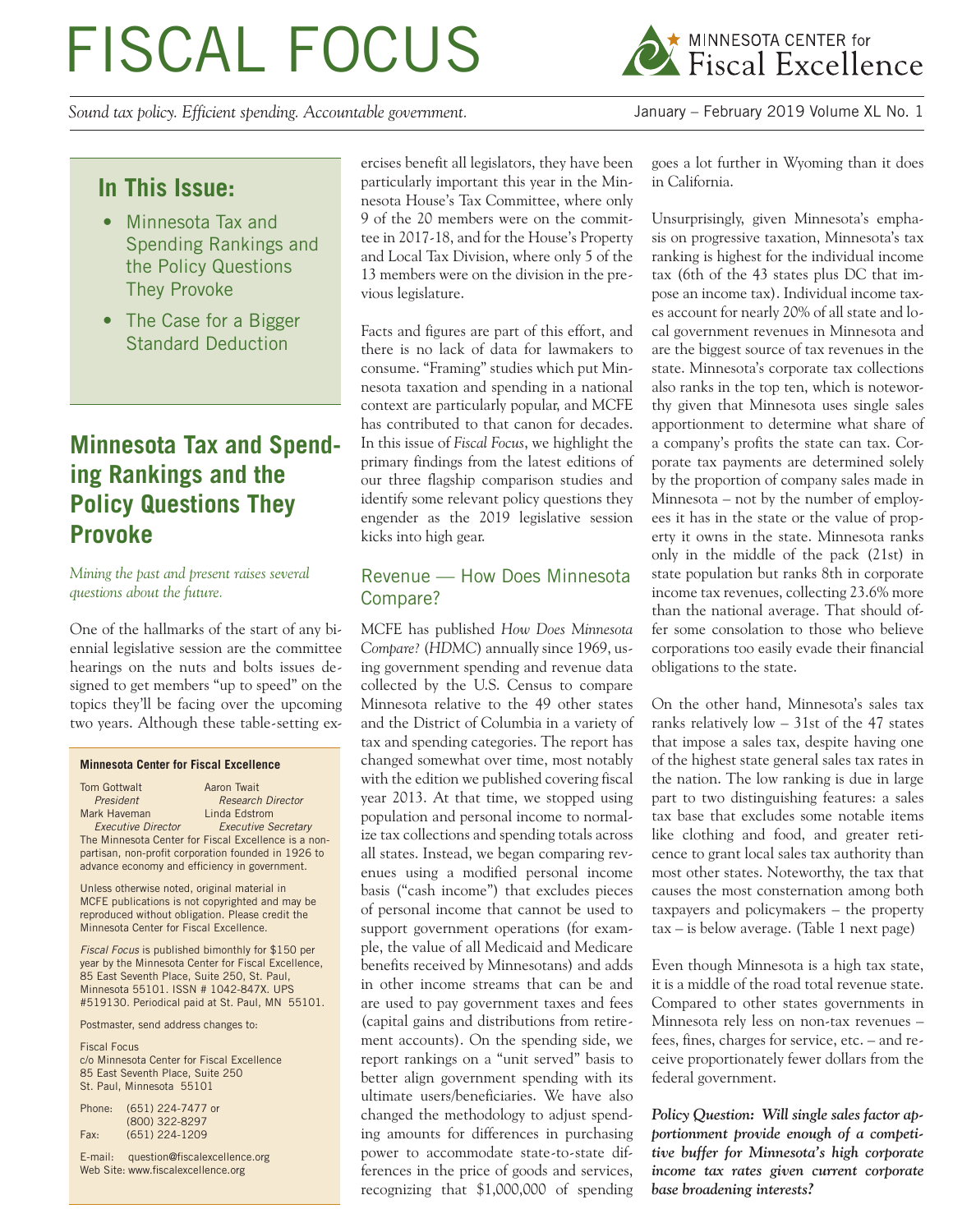|  |  |  |  |  |  |  |  |  | Table 1: Minnesota State and Local Government Revenues, As % of Total State Cash Income (100% = National Average) |  |
|--|--|--|--|--|--|--|--|--|-------------------------------------------------------------------------------------------------------------------|--|
|--|--|--|--|--|--|--|--|--|-------------------------------------------------------------------------------------------------------------------|--|

| Category                         | FY 2015       |        | <b>FY 2016</b> |        | Rank         |                |
|----------------------------------|---------------|--------|----------------|--------|--------------|----------------|
|                                  | <b>Amount</b> | $%$ US | <b>Amount</b>  | $%$ US | <b>FY 15</b> | <b>FY 16</b>   |
| Ind. Income Tax                  | 4.49%         | 125.5% | 4.43%          | 126.2% | 6            | 6              |
| Corp. Franchise Tax              | 0.64%         | 114.9% | 0.63%          | 123.6% | 9            | 8              |
| Property Tax                     | 3.65%         | 94.3%  | 3.57%          | 93.6%  | 22           | 22             |
| Sales Tax                        | 2.74%         | 90.3%  | 2.66%          | 89.6%  | 31           | 31             |
| Excise Tax                       | 1.72%         | 127.5% | 1.66%          | 124.8% | 11           | 13             |
| Other Taxes                      | 0.90%         | 104.0% | 0.93%          | 115.1% | 22           | 19             |
| <b>Total Taxes</b>               | 14.13%        | 113.9% | 13.88%         | 114.4% | 8            | $\overline{1}$ |
| Other Own-Source Revenues        | 5.23%         | 94.9%  | 5.18%          | 95.0%  | 35           | 34             |
| Revenues from Federal Government | 5.15%         | 98.8%  | 4.88%          | 93.3%  | 29           | 33             |
| <b>Total Revenues</b>            | 24.51%        | 106.0% | 23.94%         | 105.0% | 22           | 23             |

Single sales factor apportionment effectively transforms the corporate income tax into a quasi-sales tax dampening the impact of Minnesota's high corporate rate – at least for resident C corps with most of their sales outside Minnesota. But pushes to expand the state's corporate income tax base further without a concomitant rate reduction may wear very thin on the resident business community as well as make Minnesota's high "advertised rates" more problematic for new investment.

#### *Policy Question: Should the relative "headroom" in sales taxation be exploited for tax reform purposes? If so, how?*

The sales tax is the only Minnesota tax that could be considered to offer the state some "maneuverability' with respect to tax system design. But that may be changing quickly. With Minnesota's below average property tax burdens in the crosshairs, local sales tax bills from across the political spectrum have proliferated this year suggesting it's the one proposed form of taxation least likely to trigger a political immune response. Moreover, a proposal before the legislature (HF 1970/ SF 1272) would allow a city or group of cities blanket authority to enact a sales tax of up to 0.5% subject to a number of use conditions including approval of a voter referendum. Moving toward greater local reliance on sales taxes would reduce any headroom the tax offers to facilitate a redesign of the state's overall tax system.

## Spending — How Does Minnesota Compare?

*HDMC's* spending rankings offer perspective on which areas of government spending Minnesota has emphasized relative to other states. As Table 2 indicates, overall Minnesota's state and local governments spend about 5-10% per household more than other states, after adjusting for differentials in prices between states.

What obviously jumps out is the state's relative spending on what the Census categorizes as "Public Welfare" – defined as "support of and assistance to needy persons contingent upon their need". Spending in this category includes MFIP and other pro-

| Table 2: Minnesota State and Local Government Spending, Adjusted for State Price Differences |
|----------------------------------------------------------------------------------------------|
| (Spending per household unless otherwise noted: $100\%$ = National Average)                  |

| Category                                                           | FY 2015       |        | <b>FY 2016</b> |        | Rank         |                |  |
|--------------------------------------------------------------------|---------------|--------|----------------|--------|--------------|----------------|--|
|                                                                    | <b>Amount</b> | $%$ US | <b>Amount</b>  | $%$ US | <b>FY 15</b> | <b>FY 16</b>   |  |
| <b>Total Spending</b>                                              | \$25,362      | 105.2% | \$27,233       | 110.0% | 16           | 12             |  |
| K-12 Education (per pupil)                                         | \$13,070      | 110.8% | \$14,027       | 115.8% | 18           | 16             |  |
| Higher Education (per pupil)                                       | \$17,725      | 111.1% | \$19,669       | 115.3% | 25           | 23             |  |
| <b>Public Welfare</b><br>(per person within 150% of poverty level) | \$16,111      | 202.9% | \$19,276       | 217.9% | 3            | $\overline{2}$ |  |
| <b>Health and Hospitals</b>                                        | \$1,526       | 67.2%  | \$1,578        | 66.2%  | 36           | 36             |  |
| Natural Resources and Parks                                        | \$439         | 177.4% | \$419          | 161.8% | 10           | 12             |  |
| Highways (per 1,000 road miles)                                    | \$33,328      | 78.8%  | \$37,649       | 85.5%  | 30           | 27             |  |
| Police                                                             | \$890         | 100.0% | \$919          | 100.4% | 17           | 18             |  |
| Fire                                                               | \$218         | 56.3%  | \$233          | 58.2%  | 45           | 44             |  |
| Corrections                                                        | \$454         | 70.1%  | \$484          | 74.2%  | 43           | 41             |  |
| Interest on the General Debt                                       | \$756         | 85.1%  | \$770          | 88.5%  | 25           | 21             |  |
| Other Spending                                                     | \$3,489       | 80.3%  | \$3,598        | 81.9%  | 35           | 34             |  |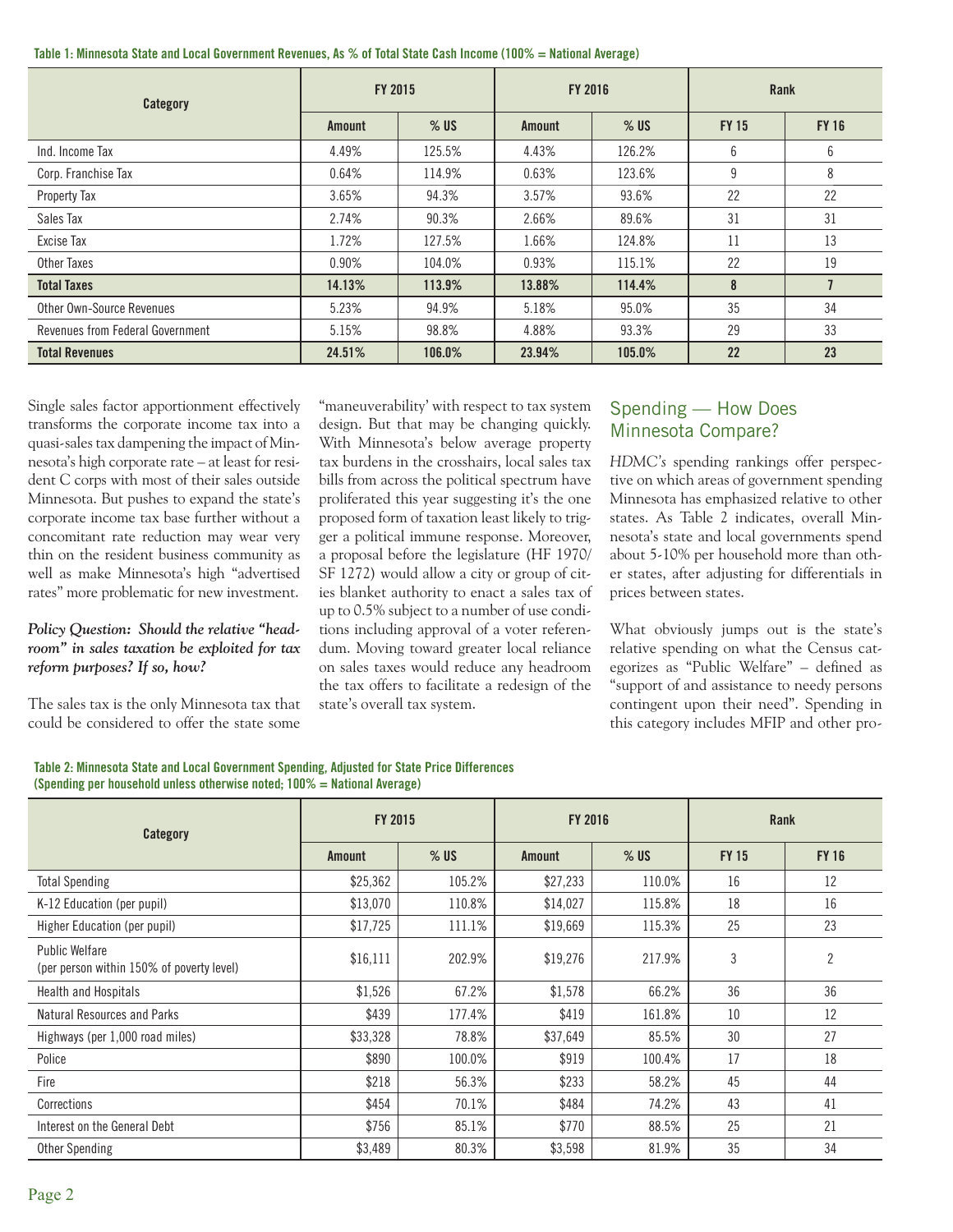| <b>Property</b>                           | <b>Market Value</b><br>of Real Property | <b>Ranking (Change)</b><br><b>From 2016)</b> |           | <b>Effective</b><br><b>Tax Rate</b> |              | <b>Tax Burden Above/(Below)</b><br><b>National Average</b> |              |
|-------------------------------------------|-----------------------------------------|----------------------------------------------|-----------|-------------------------------------|--------------|------------------------------------------------------------|--------------|
| Type                                      |                                         | <b>Urban</b>                                 | Rural     | Urban                               | <b>Rural</b> | Urban                                                      | <b>Rural</b> |
| Home                                      | Median (ETR) $*$                        | $23(-1)$                                     | $22(-1)$  | 1.35%                               | 1.25%        | $(9.6\%)$                                                  | $(6.6\%)$    |
| Commercial                                | \$1.000.000                             | $8 (+1)$                                     | $2(-)$    | 2.85%                               | 3.31%        | $+38.8%$                                                   | $+89.1%$     |
| Industrial (50% real)#                    | \$1,000,000                             | $17 (+1)$                                    | $6 (+1)$  | L.79%                               | 1.99%        | $+19.5%$                                                   | $+56.4%$     |
| Industrial $(40\% \text{ real})^{\wedge}$ | \$1,000,000                             | $23 (+2)$                                    | $11 (+1)$ | 1.43%                               | 1.59%        | $+5.1%$                                                    | $+35.2%$     |
| Apartment                                 | \$600,000                               | $22(-)$                                      | $26(-5)$  | 1.69%                               | .66%         | $(8.1\%)$                                                  | $+2.3%$      |

#### **Table 3: Selected 50 State Property Tax Comparison Study Results, Payable 2017**

\* Median value for Minneapolis was \$235,200, per Census Bureau's *American Community Survey*

\* Median value for Glencoe was \$124,100, per Census Bureau's *American Community Survey*

# Where 50% of the total \$2 million parcel value is land and buildings (real property)

 $\land$  Where 40% of the total \$2.5 million parcel value is land and buildings (real property)

grams and payments made directly to "private purveyors" for medical care provided under a welfare program (i.e., Medicaid). Minnesota's spending of nearly \$20,000 per resident at or below 150% of the poverty level (\$36,450 for a family of 4 in 2016) is 218% of the national average – ranking second only behind the District of Columbia. This reflects both the relative generosity of these programs in the state and broader access to them. For example, according to latest information from the Kaiser Family Foundation, Minnesota Medicaid spending is \$2,354 (18%) more than the national average per senior Medicaid enrollee, \$11,995 (71%) more per disabled enrollee, \$1,438 (44%) more per adult enrollee and \$961 (37%) more per child enrollee.

K-12 education, higher education, and natural resources and parks also appear to be relative government priorities for Minnesota, as spending in all of those areas exceeds 110% of the national average for the relevant benchmarking metric. Conversely, spending on fire protection, health and hospitals, and corrections are below 75% of the national average. Minnesota's very low level of spending on fire protection is almost certainly related to the fact that the state is highly dependent on volunteer, on-call firefighters instead of full-time professionals.

#### *Policy Question: How can the state prevent the crowding out effect from health and human service spending without making the needy more vulnerable?*

Minnesota's governance and community ethic has always placed a very strong emphasis on "public welfare" spending as reflected in consistent top 10 national rankings going back to our first HDMC report a half century ago. But looking through history, that consistency has put growing pressure on other government services. Twenty years ago, public welfare consumed 19% of the general fund budget compared to a projected 31% today based on the most recent economic forecast. Moreover, that 31% portion of the budget is projected to consume 50% of all new general fund tax revenue in the next biennium. And as the Budget Trends Study Commission report from years ago flagged, demographic trends will exacerbate this problem in the years ahead.

## Property Taxation: 2018 50 State Property Tax Comparison **Study**

While *HDMC* shows that Minnesota's overall property tax collections are somewhat below average, not all properties are alike. Our *50-State Property Tax Comparison Study* – a joint effort with the Cambridge, MA-based Lincoln Institute of Land Policy – provides greater comprehension as to how Minnesota's tax treatment of various kinds of property compares with other states. Our most recent report, from 2018, looks at taxes payable in 2017 – we expect the 2019 edition to be released in April or May.

For the uninitiated, the report examines property taxes on homestead, commercial, industrial and apartment properties with specific values located in the largest city in each state (i.e. "urban cities"), in a comparable rural city in each state, and in the largest 50 cities in the country. States and localities often treat different types of property differently: with variations in tax rates, exemptions, or assessment ratios, for example. Our study controls for these and other effects to compare effective tax rates (ETR) – taxes relative to property values – to provide the most meaningful comparison of property taxes between these cities.

As Table 3 indicates, there are differences in Minnesota's rankings both between different types of property and between urban and rural settings. Homeowners in both urban and rural Minnesota face ETRs that are average relative to the rest of the country, with owners of a median-valued home paying 1.25% to 1.35% of their home's value in taxes. Given the facets of Minnesota's property tax system that are designed to benefit homeowners – the homestead value exclusion and the differentials in class rates that effectively have commercial-industrial, utility, and railroad property subsidizing homeowners – these results should not be terribly surprising, even if they do contradict the conventional wisdom that homeowner property taxes are unaffordably high. Moreover, Minnesota's income tested property tax refund program is not included in these results. Given our relative generosity compared to refund programs in other states, our homeowner property tax rankings would likely be even lower.

Comparatively high burdens on commercial – and to a lesser extent, industrial – property continue to be the case. Commercial property tax burdens have been higher for years across Minnesota – both in our urban rankings, where Minneapolis' eighth-place ranking for a \$1 million-valued commercial property represents the seventh top ten finish in a row – and in our rural rankings, where Glencoe's \$1 million commercial property ranks second for the sixth consecutive year. These rankings will almost certainly drop for our upcoming payable 2018 property tax study, as the reduction in the state general levy and the exemption from that tax for the first \$100,000 of market value that were enacted in 2017 come into play.

The state's rankings for industrial properties fare somewhat better, because manu-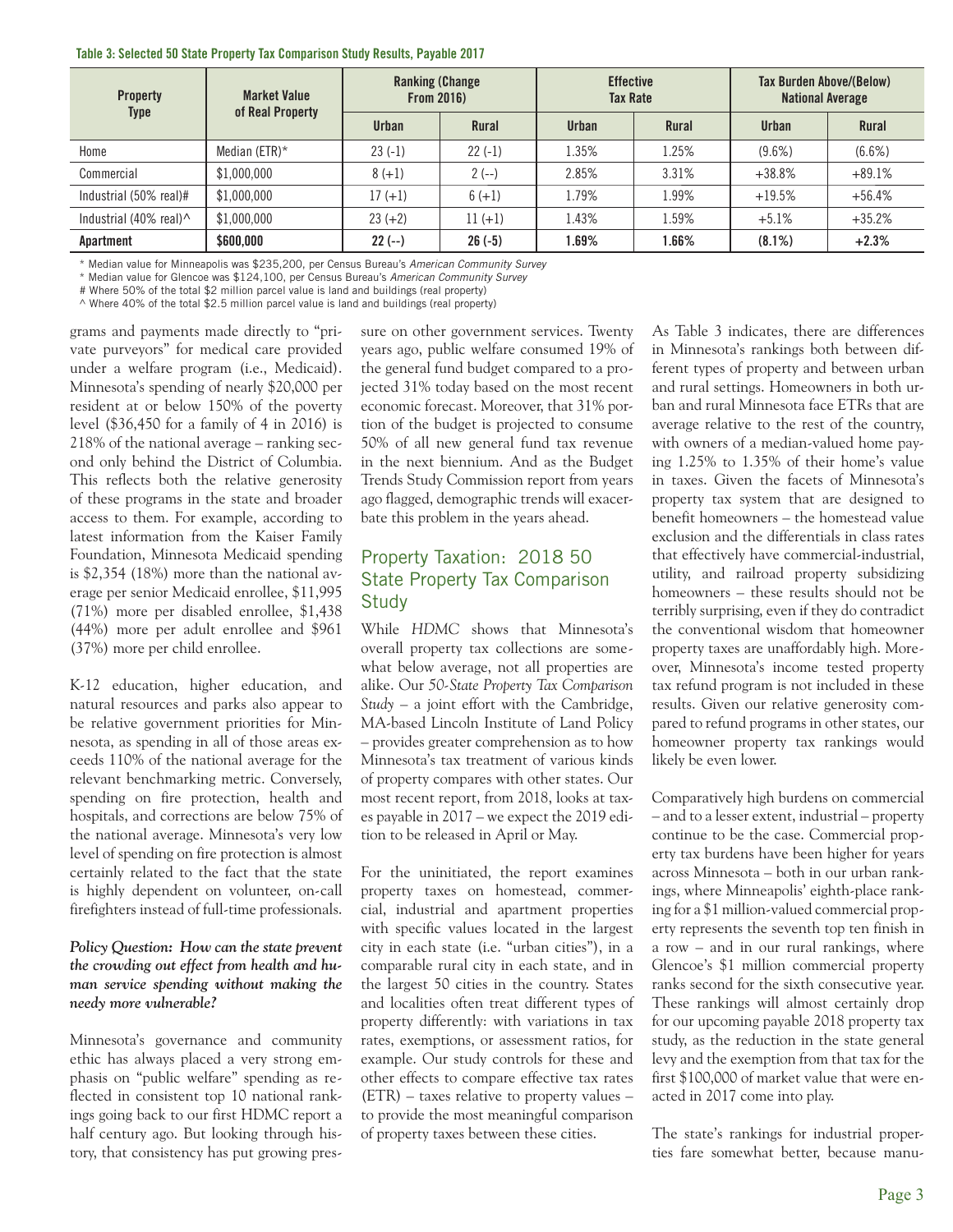# **Why City Choices Don't Significantly Impact Minnesota's 50-State Property Tax Study Rankings**

Our use of Minneapolis and Glencoe to represent "urban" and rural" categories in the study often raises the question: would choosing different Minnesota cities for national comparison purposes would make a meaningful difference in the state's rankings? If local levies were the only force driving the relative size of tax bills and resulting rankings that would be the case. But they're not.

Property tax systems' structural features have major influences on tax rankings. Such features include both technical issues like classification schemes and assessment practices and broader topics related to the fiscal system, such as the existence of any state levies, the relationship between state and local governments, and access (or lack thereof) to revenues outside of the property tax to support local government. Importantly, these structural influences are not city-dependent but impact the property tax bills of every similar type of property across a state.

The purpose of the 50 State Study has always been to understand how state property tax system design affects property tax burdens. Our property tax study captures these influences, and the rankings reflect those influences.

To illustrate the considerable influence of state structural features, consider our rural commercial rankings. Our selection process for rural cities narrows the field considerably to improve comparability. Generally, we use cities that fall in one of two categories in the U.S. Department of Agriculture's rural-urban continuum, which classifies cities based on size and geographic location. All of our rural cities are county seats with populations

facturing plants with their higher levels of personal property (mainly machinery and equipment, inventories, and fixtures/office furniture) benefit much more from Minnesota's blanket exemption of personal property than commercial properties do. However, personal property taxation nationwide has been declining since 1995, the first year for which we prepared this study. At that time, 39 states taxed business personal property. Since then, one state – Ohio – has completely eliminated the tax. Nine other states

between 2,500 and 10,000 to ensure as much as possible a set of cities that provide similar public services (especially in the public safety and public works areas) and to eliminate regional centers. Whenever possible, the cities are located in counties located outside of metropolitan areas, with the exceptions being where such counties do not exist – largely in northeastern states (think "rural Rhode Island").

Using this typology, 25 Minnesota cities could qualify for inclusion as a "rural" representative of our property tax comparison study. In conjunction with our payable 2016 report, we calculated the taxes for the \$1 million commercial property for each of these 25 cities. Our report incorporates assessment error using sales ratio data from the Minnesota Department of Revenue, however, that data did not exist for commercial properties in several of these cities given the small number of sales that occurred. When we – conservatively – substituted the median sales ratio for the cities we did have data for, then in 16 of these 25 cities the \$1 million commercial property would have ranked in the top 5 nationally. In 22 of the 25 cities the property would have ranked in the top seven. If, instead, we assumed a sales ratio of 100% (the standard procedure for our report), then 21 of the 25 rural cities would have been in the top 5. Such findings indicate that all cities share in the influence of the structural design of the Minnesota property tax system and that influence has the predominant effect on state rankings.

have either enacted a fixed-value exemption or increased an existing one, while six other states or locations have fully exempted at least one type of personal property. Generally, these targeted exemptions focus on manufacturing machinery and equipment, which, given the competition for manufacturing facilities, should not be particularly surprising. This trend is likely to continue, meaning that the competitive edge Minnesota's personal property exemption provides for manufacturers will continue to erode.

### *Policy Question: What to do with the political football called the state general tax?*

A consideration of our study findings (and for that matter, the Department of Revenue's recent *Residential Homestead Property Tax Burden Report*) suggests that far and away the state's most pressing property tax policy concern revolves around rural business taxation. By association, legislators will once again need to consider the role and impact of the state general tax, which typically accounts for about one-third of a business' property tax bill. Recent policy efforts to address this concern by exempting the first \$100,000 of value have had an impact, but the proposed reinstatement of the state general tax inflator or the proposed change from a fixed levy amount to a fixed rate would undercut these gains. From a tax principle standpoint, the stability the state general levy has introduced into state government's volatile revenue mix has to be evaluated against the state's significant intrusion into local tax bases, which was the rationale behind the 2011 bipartisan Property Tax Reform Working Group's recommendation to phase out the tax. Like the Old Testament story of the rich man who doesn't take one of his own sheep to prepare a meal but uses a pet lamb that belongs to his poor neighbor, it must be asked if a state with a nearly \$50 billion general fund budget and no limitations on revenue raising options at its disposal should be consuming local governments' far more limited and humble tax base.

# Income Taxes: Comparison of Individual Income Tax Burdens by State

Similar to Minnesota's average overall property tax collections, the relatively high income tax collections reported in *HDMC*  mask considerable variation among different types of taxpayers and taxpayers at different income levels. Our individual income tax comparison study reports on tax burdens and effective tax rates on five filer types – married-joint, single, head-of-household, senior married-joint, and senior single – at different household income levels ranging from \$10,000 to \$1 million in 41 states<sup>1</sup> and the District of Columbia. We create the dif-

<sup>1</sup> MCFE's Comparison of Individual Income Tax Burdens by State only includes 41 states plus DC as New Hampshire and Tennessee have highly limited income tax systems preventing meaningful comparisons with other states.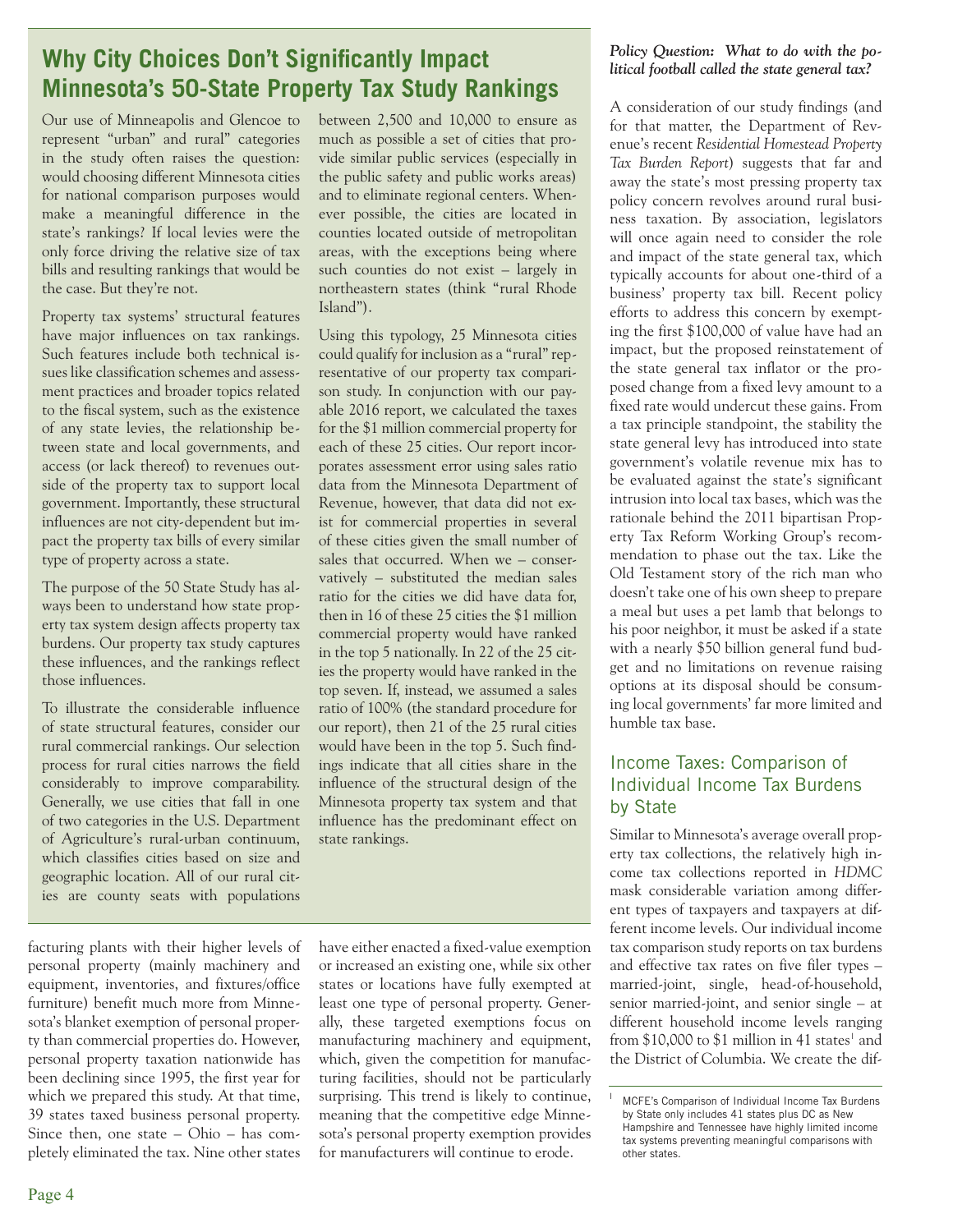| Table 4: 42 State Income Tax Comparison Study, Tax Year 2014, Minnesota Results |  |  |  |  |  |  |  |
|---------------------------------------------------------------------------------|--|--|--|--|--|--|--|
|---------------------------------------------------------------------------------|--|--|--|--|--|--|--|

|                                   | <b>Filing Type</b> |           |                      |           |                          |           |                      |         |                       |          |  |
|-----------------------------------|--------------------|-----------|----------------------|-----------|--------------------------|-----------|----------------------|---------|-----------------------|----------|--|
| <b>Household</b><br><b>Income</b> | Single             |           | <b>Married-Joint</b> |           | <b>Head of Household</b> |           | <b>Senior Single</b> |         | <b>Senior Married</b> |          |  |
|                                   | Rank               | $%$ US    | Rank                 | $%$ US    | Rank                     | $%$ US    | Rank                 | $%$ US  | Rank                  | $%$ US   |  |
| \$10,000                          | 39                 | <b>NA</b> |                      | __        | 38                       | <b>NA</b> |                      | __      | __                    |          |  |
| \$20,000                          | 19                 | 99.3      | 41                   | <b>NA</b> | 40                       | <b>NA</b> | #                    | $\star$ | #                     | $\star$  |  |
| \$35,000                          | 23                 | 101.2     | 42                   | <b>NA</b> | 28                       | 73.5      | 12                   | 148.6   | #                     | $^\star$ |  |
| \$50,000                          | 18                 | 109.9     | 27                   | 74.4      | 24                       | 97.0      | 5                    | 185.4   | 13                    | 89.6     |  |
| \$75,000                          | 8                  | 119.4     | 23                   | 95.4      | 11                       | 117.2     |                      | 179.9   | 3                     | 223.5    |  |
| \$100,000                         | 8                  | 119.0     | 20                   | 106.4     | 8                        | 117.5     |                      | 168.5   |                       | 215.9    |  |
| \$150,000                         | 8                  | 122.2     | 15                   | 112.7     | 10                       | 116.9     |                      | 154.3   |                       | 163.8    |  |
| \$250,000                         | 6                  | 130.5     | 10                   | 116.7     | 9                        | 119.7     |                      | __      |                       | 145.2    |  |
| \$500,000                         |                    | --        | $\overline{2}$       | 140.8     |                          |           |                      |         |                       |          |  |
| \$1,000,000                       |                    |           | 4                    | 148.7     |                          |           |                      |         |                       |          |  |

— No comparisons generated for this combination of income and taxpayer.

\* Not shown because U.S. average tax is \$50 or less, making state comparisons to national averages potentially misleading.

# Not shown because 2/3 or more of states are tied with \$0 liability for filer.

NA: Not applicable, since the tax is negative due mainly to Working Family Credit benefits.

ferent taxpayers using information the Minnesota Department of Revenue provides from the database they create as part of their Tax Incidence Study<sup>2</sup> and calculate tax burdens on the nearly 1,600 households modeled in the report using the National Bureau of Economic Research's TAXSIM income tax simulator.

Our Minnesota-related findings from our most recent report, for tax year 2014, are presented in Table 4 – we expect the 2019 edition for tax year 2016 to be released in April or May. The table provides some justification for the concern expressed over the last number of years regarding taxation of senior income in Minnesota – the state's fastest growing and most mobile demographic group. In most cases, Minnesota seniors paid between 45% and 125% more in income taxes than that national average, depending on filer type and income level. Excluding the three filer profiles where the vast majority of states are tied with \$0 liability, Minnesota senior income burdens were highest in the nation for 6 of the 10 senior households in the study, and were third and fifth in two others. However, it's important to remember that these results do not capture the partial exemption for Social Security income the state enacted in 2017, which will likely affect Minnesota's ranking.

The results also demonstrate the extent of the progressivity in Minnesota's state income tax, as the state's rankings rise sharply with income. Single filers rank 39th at \$10,000 of household income but 6th at \$250,000; head of household filers rank 38th at \$10,000 of household income but 9th at \$250,000; and married-joint filers rank 41st at \$20,000 of household income but 4th at \$1 million. Based on these tax burdens, Minnesota has one of the nation's most progressive state income tax structures – the difference in effective income tax rates between married-joint filers at \$1 million and \$20,000 of household income is 18.7% – an 8.63% rate for the \$1 million filer vs a negative 10.03% rate for the \$20,000 filer. That gap is the largest in the country –outpacing second-place New York by one percentage point and third-place D.C. by 1.6 percentage points.

Such findings highlight the highly favorable tax treatment Minnesota offers to lower earning households relative to other states. Minnesota's Working Family Credit is one of the most generous (if not *the* most generous) in the nation. The credit is robust at the lowest income levels – the \$2,006 refundable credit at the \$20,000 income level for

married-joint filers is the second-largest in the nation, exceeded only by D.C.'s \$2,184 credit. However, the credit is also very generous in that it phases out more slowly than similar credits in other states. For example, for married-joint filers with \$35,000 of household income in tax year 2014, the Working Family Credit still offered a \$1,653 credit – a decline of only 18%. Most credits in other states, which are not nearly so generous to lower income filers to begin with, have declined by 40% to 60% between these same income levels.

#### *Policy Question: How progressive can our income tax system be given the new federal realities?*

It's generally understood that federal tax reform has now made state income taxation far more economically and competitively relevant. For all practical purposes, the TC-JA's new cap on state and local tax (SALT) deductibility has raised the effective top marginal tax rate of every state-level income tax. But the magnitude may come as a surprise.

Over a dozen of the nation's leading tax scholars recently collaborated on a paper examining the TCJA's fallout and consequences in detail. One of the important realities they pointed out was that "the SALT deduction repeal in effect raised the tax price of progressive state income taxes by almost 40% for taxpayers in the highest bracket." Under pre-TCJA federal law the

 $2\degree$  Since senior citizens often receive a substantial portion of their income tax-free, using data from income tax returns to create our taxpayer profiles becomes problematic. For example, the senior couple with \$50,000 of household income in our tax year 2014 study has only \$25,004 of federal adjusted gross income – a serious difference in purchasing power. Since the Tax Incidence Study gathers information on taxable and non-taxable income for its database, generating our taxpayer profiles at various household income levels from that source makes comparisons of senior and non-senior households at with similar resources (i.e., household incomes) far more robust.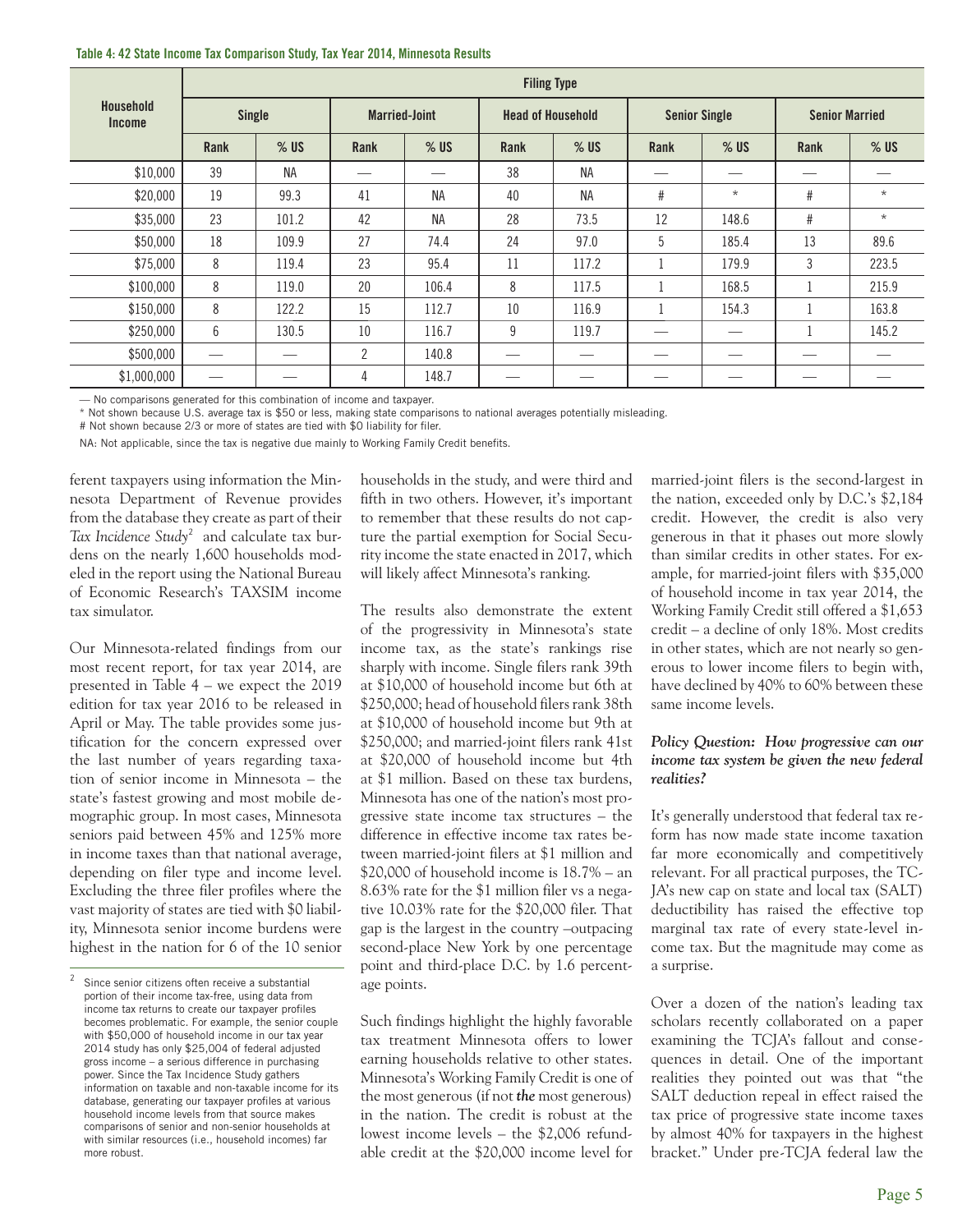effect is roughly the same as Minnesota raising its top rate from 9.85% to 16.3%.<sup>3</sup>

"Hold harmless" efforts by Minnesota like preserving the old federal tax code's itemized deductions in state tax law won't completely offset this impact. That's because the TCJA-related changes in the larger federal tax base far offset the state level tax benefits of maintaining itemized deductions. For example, based on our most recent national individual income tax comparison study, a married couple filing jointly in Minnesota paid \$12,680 more in federal and state income taxes than the same filer in Texas, which has no income tax. Conforming to the TCJA increases that gap by \$2,200. Even if we attempted to hold higher income earners harmless from conformity actions by preserving every old itemized deduction at the state level the comparative gap still increases by over \$1,200. The state is simply not going to be able to compensate for the federal government's decision to cap the SALT deduction.

In short, federal tax law changes have reset to some extent the relationship between taxes and location decision-making. (There appears to be an implicit recognition of this potential even among greater progressivity advocates who have sought to preserve all the federal deductions available prior to the TCJA, which disproportionately accrue to higher income households.) Historically, the debate has been dominated by whether or not people leave the state, but now the in-migration of capital and talent is likely deserving of as much or more consideration. Economic geographers note the best prospects for the future lie in places that both experience income and employment gains and remain relatively affordable. Relative taxation is part of that equation, and if employers must compensate employees for the higher burden with higher pre-tax wages to level the playing field, their labor costs go up making the case for expanding and growing business within Minnesota that much more challenging.

#### *Policy Question: What are the implications of more senior income tax relief?*

There appears to be considerable bipartisan interest – if not consensus – on another round of senior income tax relief in the form of an expanded Social Security subtraction. Our study shows that if the concept of "competitiveness" can apply to an age demographic, such an effort may have merit. Clearly Minnesota suffers from an income tax disadvantage when it comes to the relatively mobile senior age group.

However, policymakers need to balance this mobility issue with concerns that economists have raised about providing tax preferences for senior incomes. Researchers from Carnegie Mellon University and the International Monetary Fund concluded that the combination of Pennsylvania's aging population and its exemption of all retirement income – including Social Security income as well as 401(k) and IRA distributions – from the individual income tax is "increasingly untenable", putting the integrity of the state's revenue system at risk.<sup>4</sup> And researchers from the University of Hartford, University of New Hampshire, and Reed College have determined that treating the elderly differently for income taxation purposes is consistently associated with lower levels of economic growth.<sup>5</sup>

Two other issues also deserve some consideration. First, there is zero economic justification for treating this type of income differently, triggering horizontal equity concerns – and potential political risk – in the process. We suspect a family of four living on \$60,000 of household income might be a bit perturbed to find out their empty nest neighbors with the house paid off are the ones deserving of a special tax break. The second and related observation is this: according to the Pew Research Center,<sup>6</sup> since 1971 the senior 65-and-older demographic has improved their income status more than any other demographic – and it's not even close. Far better than the 45-64 demographic and *far, far* better than both the 30-44 and under 29 demographics.

As mentioned, all these studies will be updated this year. Look for our results – and analysis of their implications – in the months ahead.

# **The Case For A Bigger Standard Deduction**

*Love or hate the TCJA, its principal simplification effort presents an opportunity for Minnesota that shouldn't be wasted.*

Given a federal tax reform process which featured much of the thoughtfulness and deliberative care of a Tic Tac purchase in a grocery checkout lane, Minnesota's federal conformity challenge last year was predestined to be difficult. In most years federal conformity bills are passed on a bipartisan basis early in the session and signed expeditiously. Lawmakers can readily get behind making tax filing and compliance simpler for taxpayers, easier for the state to administer, and less costly for both. But the TCJA presented anything but a normal conformity context.

Looking back, the immediate comingling of conformity decisions with supplemental budget and tax redistribution issues spelled its doom. Policymakers subordinated administrative simplicity to matters of winners and losers, "holding taxpayers harmless," and righting the perceived wrongs of federal action. There is little reason to expect much different in 2019. Tax simplicity may get a hat tip from policymakers but these other issues are the ones that drive tax debates. Besides, simplicity in taxation has never been a hallmark of Minnesota's tax system, and state policymakers have never been particularly shy about wanting to add complexity into the tax code. For example, in just the first month of the 2019 session, 44 new income tax deductions, credits, or subtractions were proposed by legislators from across the political spectrum.

At its core, conformity is still a tax administration issue, and making the tax system easier to deal with and less costly for both taxpayers and the state shouldn't automatically take a back seat to tax levels, fairness, rates, and related matters. All of which raises the question, what would an income tax conformity plan that emphasized and prioritized ease of filing and compliance, administration, understandability and transparency look like? One avenue is getting on the TCJA's core simplification bandwagon and significantly boosting the state's standard deduction.

# Objectives and Tactics

With respect to individual income tax conformity, three primary objectives deserve at-

Calculated by taking the top income tax rate of 9.85% and dividing it by the difference between 100% and the 39.6% reduction that is foregone by the cap on the SALT deduction.  $9.85\%$  divided by  $60.4\%$  = 16.31%

<sup>4</sup> *The Fiscal Implications of Pennsylvania's Aging Population*, Strauss and Deng, *State Tax Notes*, January 19, 2015

<sup>5</sup> *Do Income Tax Breaks for the Elderly Affect Economic Growth*?, Brewer, Conway, and Rork. Available at https://cheps.sdsu.edu/docs/seminar/Conway\_ Tax%20\_Breaks\_Elderly.pdf

<sup>6</sup> "The American Middle Class Is Losing Ground," Pew Research Center, December 9, 2015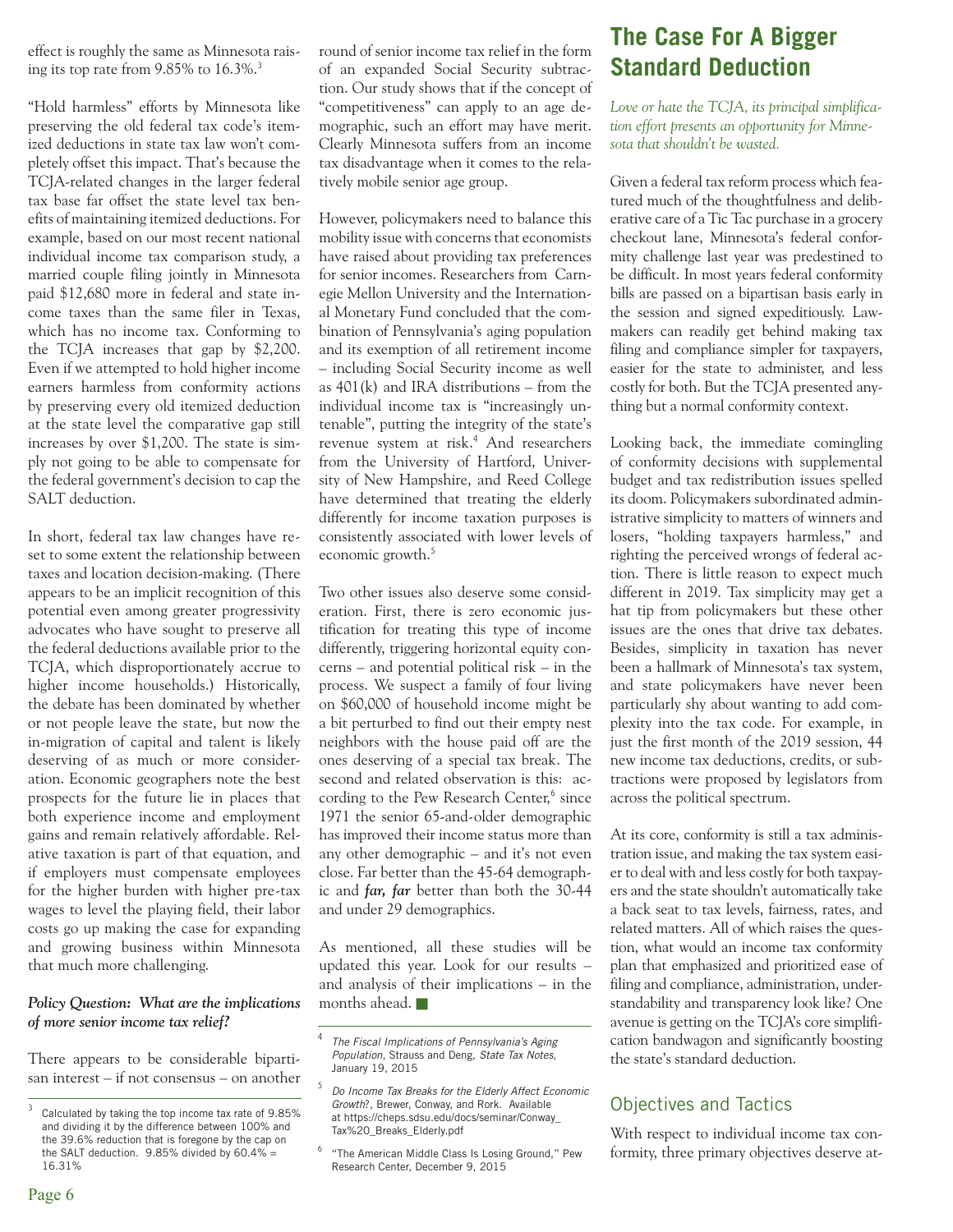tention to advance simplicity in tax administration and filing:

- **1. Align filing requirements so Minnesota does not impose a filing requirement and tax obligation when the federal government does not.** For decades, if an individual in Minnesota has not had a federal filing obligation, they haven't had a state filing obligation. That could change depending on the nature of Minnesota's conformity response. This creates both the potential for leakage in the revenue system from historical conditioning and an administrative hassle and public relations headache for the Department of Revenue chasing down non-filers – especially when the return on compliance action would be so low and the taxpayer annoyance factor so high given the tax amounts involved. The hassle would be exacerbated by the fact that the Department would not be able to rely on the IRS for help with this group of taxpayers.
- **2. Minimize the number of taxpayers who itemize on their Minnesota return but not on their federal return.** Because of the TCJA's most notable simplification feature – the large expansion in the federal standard deduction -- the Joint Committee on Taxation estimates that the number of households itemizing on their 2018 federal returns will decline by 61% to just 18 million – about 12% of filing households. House Research estimates the number of Minnesota filers itemizing federally will be cut by almost two-thirds, to 13%. Itemizing at the state level has

always been significantly less valuable because the state tax rates are lower than at the federal level. It makes little sense to have individuals who will now benefit from the higher federal standard deduction hassle with all the record keeping and documentation requirements associated with itemizing for state purposes only when the result will be a small fraction of the former total benefit. Nor is the cause of efficient tax administration served by more forms, complication, and greater state auditing responsibilities (since Revenue cannot piggyback on any IRS audits for these taxpayers' itemized deductions) for a dramatically decreased number of filers.

**3. Get off the federal extender rollercoaster. Most of the TCJA's individual income tax changes are temporary and expire for tax year 2026.** Odds heavily favor that Congress will engage in its usual practice and renew at least some subset of the provisions at the end of 2026 for short time periods. That works for the federal government, but it creates political and budget havoc for states that have to balance their budgets. When that date approaches, the state's economic forecast will assume that the expiration of these provisions will generate additional income tax revenue. When these "extender" bills are passed by the federal government, policymakers would be facing a turbocharged conformity agenda that could dramatically alter the state budget picture – all in a political context in which many will see not conforming as a tax increase. It would be

like the current provider tax debate on steroids. The way to avoid this chaotic future is to have the state take greater control of its own tax destiny.

The tactics to achieve these outcomes are technically simple and straightforward. First, switch to federal adjusted gross income (FAGI) from federal taxable income as the starting point for calculating state income taxes. This was a point of agreement among all parties last year, primarily to ensure state income taxation remains responsive to household size – an outcome negatively impacted by the TCJA's elimination of personal exemptions. (The enhanced federal child tax credit offsets this to some extent but is subject to age and family income tests). Moving to FAGI allows the state to address this issue with its own modifications while at the same time establishing greater control and predictability over its own tax policy and avoiding the potential chaos of uncertainty over future federal action.

Second, conform as much as possible to the federal government's increased standard deduction. This is much more controversial and both budgetarily and politically problematic. First, it would be expensive – according to data published by the Department of Revenue's Research Division, the cost of fully conforming to the federal amount would be approximately \$2.5 billion for the coming biennium – and would require an 80% reduction in state personal and dependent exemptions to be revenue neutral (independent of any other conformity actions). No less problematic is the bi-partisan emphasis on attempting to protect Minnesota filers from a tax increase resulting from state conformity actions. There appears to be a shared assumption that simply retaining all the old federal deductions in state law creates the conditions for meeting that objective. However, income changes under TCJA provisions will complicate this calculus by affecting the phase out levels of various deductions, the taxability of Social Security benefits, etc. In short, other moving pieces in the tax system will often undercut these wellintentioned efforts.

But increasing the state's standard deduction to pursue these objectives is not as heavy a lift as it may seem. Our most recent individual income tax study features 19 taxpayers who more often than not itemize deductions on their returns. However, had

| Table 5: Federal and State Itemized Deductions for Selected Taxpayers in MCFE Individual Income Tax |  |  |
|-----------------------------------------------------------------------------------------------------|--|--|
| Comparison Study for Tax Year 2014, Assuming TCJA Provisions in Effect                              |  |  |

| <b>Taxpayer Status and Household</b> | <b>Itemized Deductions</b> |                     |                       |  |  |  |
|--------------------------------------|----------------------------|---------------------|-----------------------|--|--|--|
| Income                               | <b>Federal Return</b>      | <b>State Return</b> | State as % of Federal |  |  |  |
| Single, \$75,000                     | \$10,910                   | \$6,998             | 64%                   |  |  |  |
| Single, \$100,000                    | \$12,564                   | \$7,169             | 57%                   |  |  |  |
| Single, \$150,000                    | \$16,106                   | \$8,933             | 55%                   |  |  |  |
| Married-Joint, \$100,000             | \$14,539                   | \$10,736            | 74%                   |  |  |  |
| Married-Joint, \$150,000             | \$21,217                   | \$14,410            | 68%                   |  |  |  |
| Head of Household, \$75,000          | \$13,353                   | \$10,026            | 75%                   |  |  |  |
| Head of Household, \$100,000         | \$14,894                   | \$9,910             | 67%                   |  |  |  |
| Single-Senior, \$75,000              | \$10.375                   | \$6,603             | 64%                   |  |  |  |
| Married-Joint-Senior, \$100,000      | \$17,883                   | \$13,614            | 76%                   |  |  |  |
| Married-Joint-Senior, \$150,000      | \$21,012                   | \$14,053            | 67%                   |  |  |  |
| Married-Joint-Senior, \$250,000      | \$21.055                   | \$16,100            | 76%                   |  |  |  |

Note: Assumes \$10,000 cap on state and local tax deduction at federal level. Calculations by MCFE.